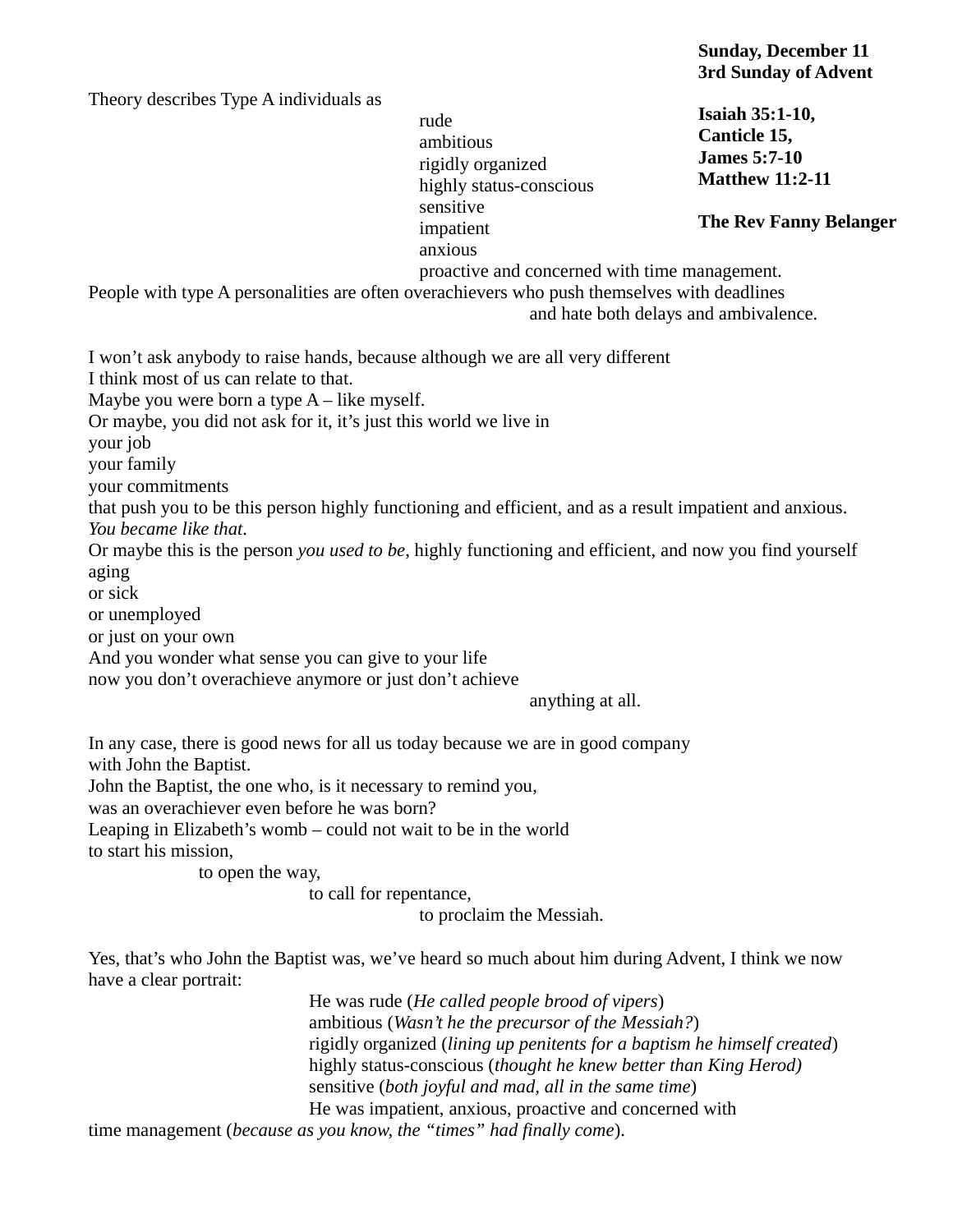Well, as you probably know, it's not always bad to be a Type A kind of person. You get to do the exciting stuff You have a passionate life You use your gifts And actually God can use you. John the Baptist had a passionate and godly life for sure. I cannot think of somebody freer than he was. He focused on his mission He did not care for food or fashion *eating locusts and wearing camel hair* He did not care what people thought about him, He did not fear anybody He hated hypocrites denouncing the king's sexual immorality - when Herod was sleeping with his brother's wife - And you know, John the Baptist was not *tweeting* from a remote place He denounced Herod's sin to Herod's face. But then, for all his zeal, he ended up in jail. Sad story. It's hard to imagine how bad prison must have been for John the Baptist. Fierce and independent as he was, he felt probably like a lion in a cage. He the leader, He the God-sent messenger, it must had driven him crazy. And obviously, he did not let go of his mission easily: Today we learn that he sent his disciples *to check* on the Messiah – isn't it amazing? John wanted to make sure Jesus was doing the job the way he *intended the job to be.* John was supposed to prepare the way. In his type A kind of mind, the Messiah was supposed to be super type A: John the Baptist purified with water, but the Messiah was supposed to send his fire *have his winnowing fork at hand burn the chaff judge the world and make all thing new.* And so, what was this Messiah doing with all his power, hanging out with the losers and the poor? From his prison, John the Baptist tries to check on and to control the Messiah and ends up in this very passionate way of his being rude and hurtful and mean and this is what he says: *Okay, let me know if we need to find somebody else for Messiah because obviously you're not up to it, Jesus.*

That's the thing. When you're proactive it's very good for you and for everybody unless you become a total control freak if things don't go your way.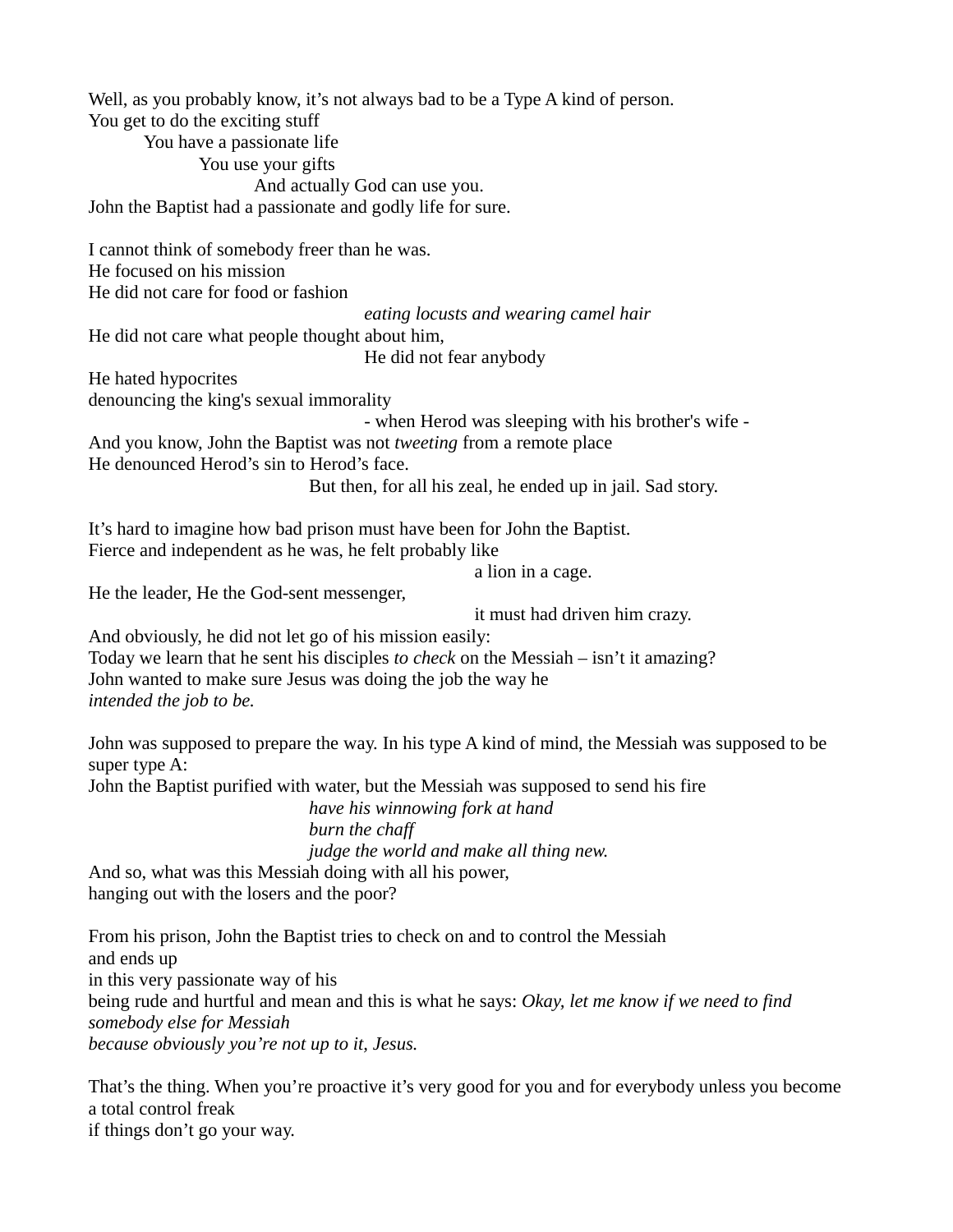How many times do we fear others aren't up to the task? That things would be better handled our own way? And how many times do we become

control freaks not only in our everyday lives, but also spiritually? How many times do we fear Jesus will not be enough to save us?

We believe in God but if we look at our lives we behave as

if we couldn't trust God.

And the worst of it (sort of) is that we are not bad people with evil schemes.

We do all of this for the sake of being good and doing good,

We do all for it because we want so badly everything to be okay.

So the Gospel warns us today: we don't always sin when we do too bad, we can also sin when we do too good.

Our risk of perdition is not far, but very close from our God's given qualities.

Yes, John the Baptist was the greatest at his time but he was also the smallest one, not yet ready for the kingdom preached by Jesus.

John the prophet has doubts.

It's not a sin to doubt, but the thing is John starts worrying because he cannot control the situation anymore and he has to really trust and it's very hard to let go because he is brought back to a very dark place – not his cell

but his own heart.

*Theory has it that control freaks behave the way they do because they're afraid of a world they know they cannot control they know themselves vulnerable but they use the little power they have to escape their insecurities.*

Yes, how often are we over-functioning to cover up for our own insecurities. And it's not because we think so much of ourselves, it's because we live in fear. The downside of proactivity is not pride (John the Baptist was a humble man, he confessed: *I must decrease*) The downside of proactivity

Is despair.

This crazy activity of our world is despair. We try to have the power, because deep down we feel so powerless.

If you look at the Bible, you'll realize all the people who were the closest to despair were wonderful, very efficient and highly functioning people:

Elijah, Jeremiah,

John the Baptist, Peter, not to mention Judas.

They are exactly the other kind of character than say,

James or Mary.

James who teaches us in his Epistle to "be patient".

Mary, who unlike 100 % of pregnant women, is not worried if the world is going to hurt her child but rejoices about how her child is going to save the world.

And so today John has to face his powerlessness to let the Messiah be powerful and actually save him.